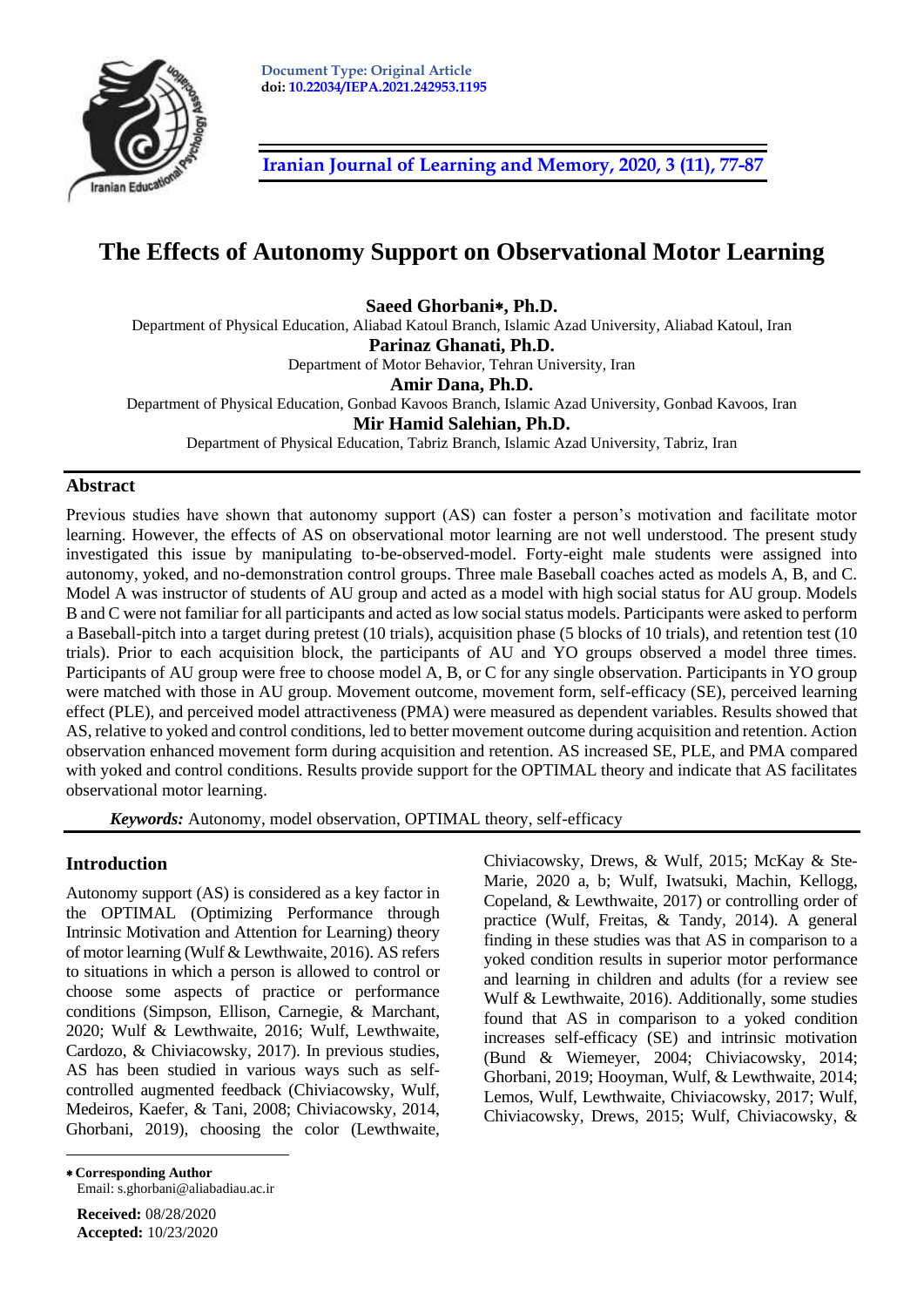Cardozo, 2014). As a result, the OPTIMAL theory proposed that AS would increase performer's expectations and subsequently facilitate motor performance and learning (Wulf & Lewthwaite, 2016).

AS can be explored in many components related to motor learning. One of the most important factors that can affect motor learning is action observation. Observational motor learning is a common way for facilitating acquisition of new motor skills in children and adults (Ashford, Bennett, & Davids, 2006, 2007; Ghorbani & Bund, 2016; Hodges, 2017; Hodges & Franks, 2002; Hodges, Williams, Hayes, & Breslin, 2007; Maslovat, Hayes, Horn, & Hodges, 2010; Wulf, Shea, & Lewthwaite, 2010). However, AS has been rarely investigated in observational motor learning context. For instance, Wulf, Raupach, and Pfeiffer (2005) examined the effects of self-controlled observational practice on motor learning. The motor task was a jump shot from a free-throw line. The participants in self-control group were informed that they could watch freely the video model at any time as often as they want during practice phase. Those in yoked-control group were told that the video model would be demonstrated from time to time during practice phase. The results showed that although there were no significant differences between groups in practice phase, self-control group outperformed the yoked group in retention test in terms of both form and accuracy scores. Motivational state was not measured in this study.

In addition, Ste-Marie, Vertes, Law, and Rymal (2013) examined this issue further by a self-observation instead of expert model. Children were asked to train a progression of trampoline skills during 2 days. Learnercontrolled group had control on when and how much they want to watch their performances (selfobservation), whereas yoked group had no control over self-observations. Physical performance, SE, intrinsic interest, perceived choice, and perceived success were measured as dependent variables. Results showed that SE in learner-controlled group increased during practice days, while no improvements were observed for yoked group. On the retention test, learner-controlled group had higher scores in terms of intrinsic motivation, perceived choice, and performance in comparison to yoked group. Finally, Kok, Komen, van Capelleveen and van der Kamp (2020) investigated the effects of selfcontrol video feedback on motor learning and SE in a physical education setting. Children from first grade in school asked to practice a shot-put during four practice sessions organized during physical education lessons. One class trained with self-controlled video feedback and a second class trained as a yoked fashion. A third group trained in a traditional way, in which teacher guided children with demonstrations, verbal instructions and feedback. Shot-put distance, shot-put technique and SE were measured as dependent variables. Results showed that self-control video feedback training did not lead to superior motor learning compared with other conditions, but it had positive effects on SE.

The above-mentioned studies, which mostly used self-observation feedback, show that AS increased motivation in observational learning process. However, there are some other factors related to observational model learning that can be investigated. One of important factors related to observational motor learning is model type. Model type (i.e., who to observe) has been extensively studied in observational motor learning literature. For instance, it has been shown that observing expert vs. novice (Andrieux & Proteau, 2013; Rohbanfard & Porteau, 2011), high social status vs. low social status (McCullagh, 1986), and similar vs. dissimilar (Meany et al. 2005) models result in superior motor learning. However, AS by giving the learners to choose the to-be-observed model has not been investigated yet. The present study was designed to extend existing knowledge and further examine the role of AS on observational motor learning. This study posed the question whether giving a choice to the observers to choose who to observe (from models with different levels of social status) would benefit observational motor learning in comparison to a yoked group? Therefore, the purpose of the present study was to investigate the effects of AS through giving choice to the learners to choose who to observe on motor learning and motivational state. In the present study, it was hypothesized that AS would result in better motor learning and motivational state in comparison to yoked and no-demonstration control conditions.

# **Method**

The current study utilized an experimental approach in which the participants were randomly allocated to experimental and control groups who performed a pretest and a retention test.

# **Participants**

Forty-eight undergraduate male university students from general physical education courses (mean age = 21.31 years;  $SD = 1.81$ ) participated in this study for course credit. Participants had no previous experience of Baseball-pitch. All were right-handed and had normal or corrected-to-normal vision. The participants were equally assigned into autonomy (AU), yoked (YO), and no-demonstration control (C) groups. The protocol was performed in accordance with the Declaration of Helsinki and was approved by the university's ethical board. The students gave written informed consents.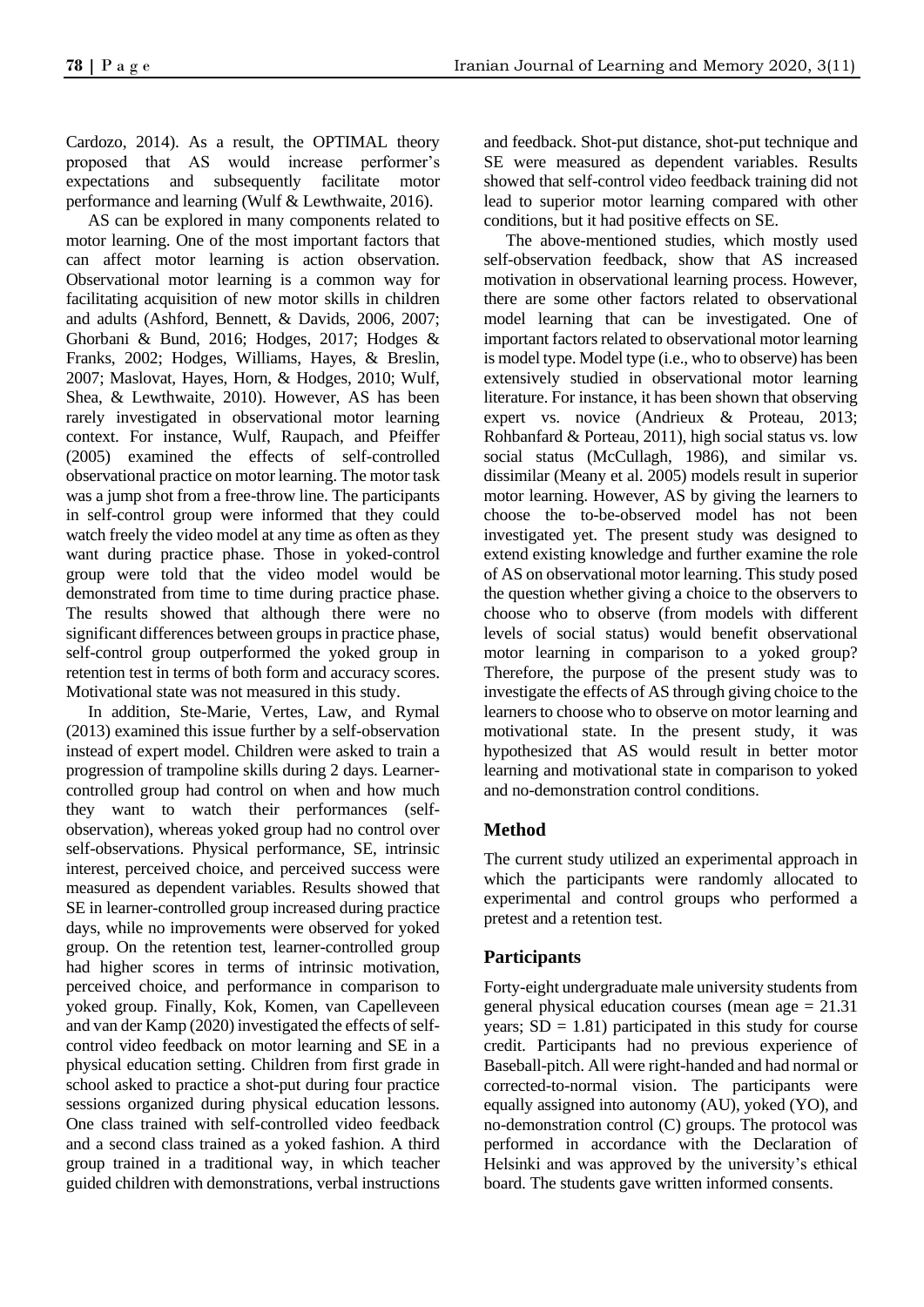# **Motor Task**

Motor task was a very complex and dynamic throwing action with high coordinative demands, i.e., Baseballpitch. Dillman, Fleisig, and Andrews (1993) divided the pitch into six phases including wind-up, stride, arm cocking, arm acceleration, arm deceleration, and followthrough. In the present study, the task was to stand within an area of  $3 \text{ m} \times 3 \text{ m}$  and throw a baseball towards a square target with 1 m side that was drawn on the wall and was positioned 8 m away. Participants of observation groups were asked to try to hit the target while exactly replicating the model's form or style. Control group was only asked to try to hit the target, because they received no model.

# **Model**

Three right-handed male Baseball coaches with several years of experiences were chosen to act as models A, B, and C. Age of models A, B, and C were 37, 39, 30 yearsold. Model A was a university instructor who worked as the instructor of participants of AU group. The aim of choosing this instructor was that the students of AU group were familiar with him and they might feel a model with high social status. It should be noted that the experiment was done in the second half of university semester and it was assumed that the students in AS group got familiar with their instructor. However, the students of YO and C groups had neither course with model A nor models B and C. So, it can be assumed that they have no previous familiarity with models and these models can act as low social status models. To make sure, students were shown a picture of models and asked whether they know them. Results confirmed that all students of AU group knew model A but not models B and C; and all students of YO and C groups did not know any models. Video models were generated by using a digital camera from a sagittal plane. In each video, the model demonstrated the Baseball-pitch as well as explained in detail standard instructions including how to stand, hold the baseball, move the body, and release the baseball toward the target.

### **Instruments**

*Movement outcome:* On each trial a score of one was awarded if the baseball hit target.

*Movement form:* Two male experienced Baseball coaches evaluated performances of participants. Evaluation was performed by using an evaluation form which designed especially for this research. Totally, twenty-one criteria on a four-point scale from 0 (criterion is not met) to 3 (criterion is perfectly met) were considered for the evaluation form. Therefore, score of a

pitch performance varied between 0 to 63 points. Because of large number of trials during the experiment, a selection of trials was chosen and filmed by a digital camera for later evaluation. For each participant, a total of 21 trials (including first three trials of the pretest, each acquisition block, and the retention test) were selected for later analysis. Both raters evaluated all selected trials. Correlation between the two raters was good to very good (mostly over 0.70). Evaluation scores of the first rater were used for statistical analysis.

*Self-efficacy:* Two forms of SE, namely movement outcome SE and movement form SE, were measured. In previous research in which the effects of AS on observational motor learning was investigated, only one dimension of SE was assessed while action observation has positive effects on movement outcome as well as movement form (Ashford et al. 2006). Therefore, in this study both dimension of SE including movement outcome and movement form were assessed to highlight a better picture of the effects of AS on SE during the process of observational motor learning. To assess movement outcome SE, participants were asked to rate how confident they were, on a scale from 0 (not confident) to 100 (absolutely confident), to hit the baseball into target at least on half of following trials (5 of 10 trials). Half of the trials in each throwing part was selected because the Baseball-pitch is a very unusual sport skill in country where this study was done as well as participants were novices with no prior experiences in Baseball-pitch. Therefore, it was assumed that half of the trials in each throwing part would be a logical goal for a good level of throwing accuracy. To assess movement form SE, participants were asked to rate how confident they were, on a scale from 0 (not confident) to 100 (absolutely confident), to replicate a standard Baseballpitch style.

*Perceived learning effect:* In order to assess perceived learning effect (PLE) during the acquisition phase, participants rated "I learned to improve my Baseball-pitch during the practice sessions" on a scale from 0 (highly disagree) to 100 (completely agree).

*Perceived model attractiveness:* Perceived model attractiveness (PMA) in participants of AU and YO groups was rated on a scale from 0 (not attractive) to 100 (absolutely attractive).

### **Procedure**

Participants were tested individually in two days. Prior to data collection, participants were given general information of experimental process and then completed a questionnaire to provide information such as age, laterality, and previous experiences of motor task. To familiarize with experimental setting, participants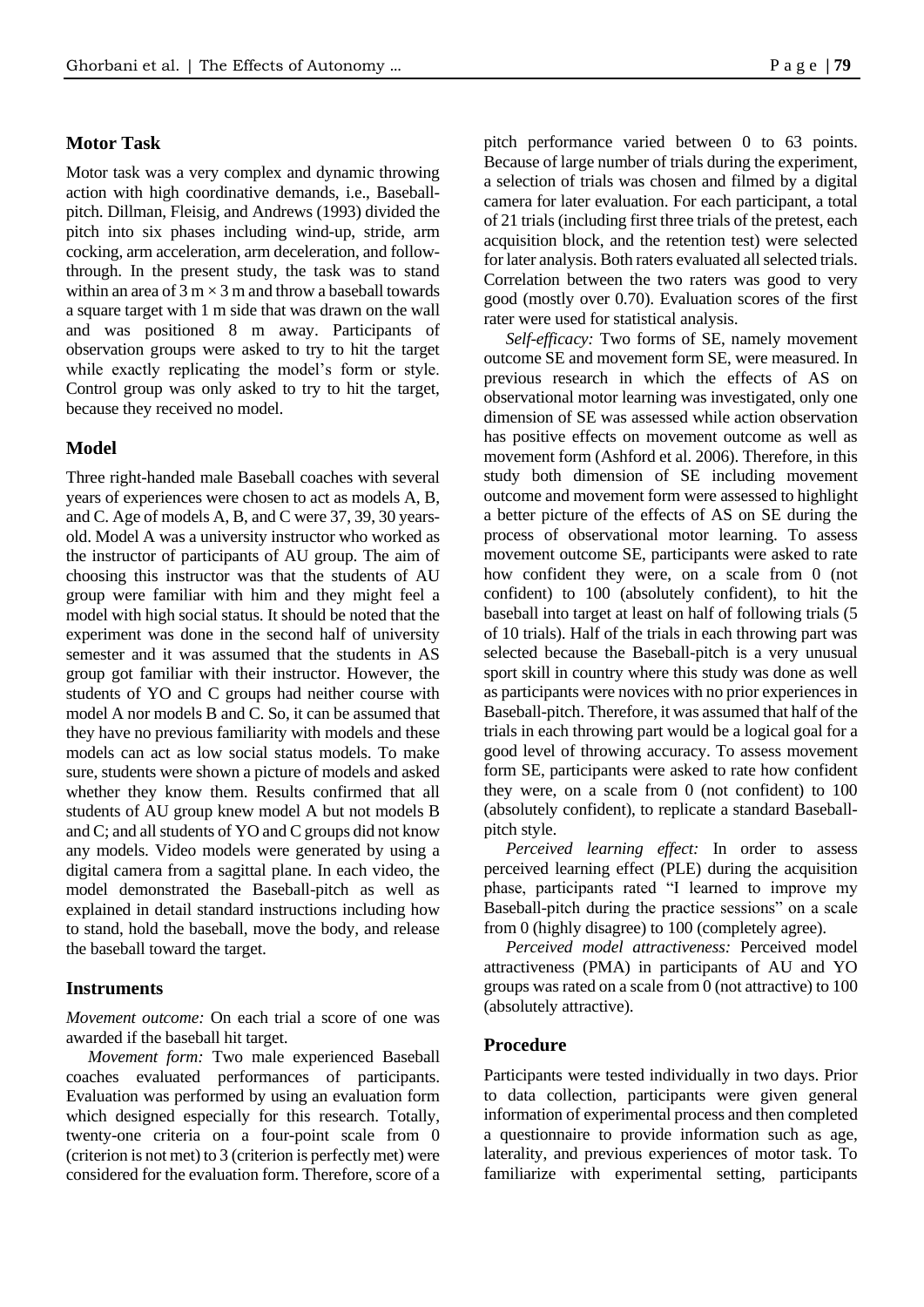performed two throws. Then, they performed a pretest including 10 trials while no model-observation or other instructional information were provided. During the acquisition phase, participants performed five blocks of 10 trials, and one day later they performed the retention test consisting of 10 trials without any modelobservation. Prior to each acquisition block, participants of AU and YO groups observed a model three times. To provide sense of autonomy, participants of AU group were shown a photo of each model and told that they can choose to watch the model A, B, or C. They were free to choose any model they wanted for a single observation. For instance, a participant could choose models A, C, A prior to an acquisition block. Participants in YO group, who were matched with those of AU group on the basis of model observation, were told that they will observe model demonstrations for three times prior to each acquisition block, but they had no choice to select the model. Participants in C group received neither model observation nor instruction throughout the acquisition phase. Participants were allowed to freely look at landing points, however, no knowledge of results was provided to them. Movement outcomes were recorded for further analysis. Additionally, first three throws in each experimental part (inducing pretest, each acquisition phase, and retention test) were recorded by using a digital camera for further analysis. Participants completed SE scale prior to the pretest, each acquisition block, and the retention test. Perceived learning effect and perceived model attractiveness were assessed after the acquisition phase.

# **Data Analysis**

Mean and standard deviation were used to descriptively report the data. Movement outcomes, movement form, and SE scores on the pretest (baseline) were analyzed by a one-way analysis of variance (ANOVA). Movement outcome, movement form, and SE scores on the acquisition phase were analyzed by a 3 (GROUP: AU,  $YO, C$   $\times$  5 (BLOCK: five acquisition blocks) ANOVA with repeated measured on the last factor. Movement outcomes, movement form, and SE scores on the retention test were analyzed by a one-way ANOVA. PLE scores were analyzed by a one-way ANOVA. When there were significant group differences, partial eta squared  $(\eta^2)$  was calculated as the effect size. Independent-Samples *t* test was used to compare PMA scores of AU and YO groups. Furthermore, simple linear regression analyses were used to determine possible associations between movement outcome and movement form SEs on the pretest, the acquisition phase, and the retention test with movement outcome and movement form scores, respectively. To perform regression analyses on the acquisition phase, scores on the five blocks were averaged. Tukey test was used as Post-hoc test. For all analyses, significance level was set at  $p < .05$ .

# **Findings**

# **Frequency of Model Selection**

Results showed that participants of AU group have chosen Model A  $13.12 \pm 1.5$  of 15 times.

# **Movement Outcomes**

Means of movement outcome scores of experimental groups across the pretest, the acquisition phase, and the retention test are presented in Figure 1. Analysis of movement outcome scores on the pretest showed no significant main effect for GROUP,  $F_{(2, 45)} = 1.16$ ,  $p =$ .32, indicating that experimental groups had identical movement outcome performance at baseline. During the acquisition phase, there was a significant main effect for GROUP,  $F_{(2,45)} = 14.38$ ,  $p < .001$ ,  $\eta^2 = .39$ , but main effect for BLOCK,  $F_{(4, 180)} = 1.69$ ,  $p = .15$ , and GROUP  $\times$  BLOCK interaction,  $F_{(8, 180)} = .81$ ,  $p = .59$ , were not significant. Post-hoc tests revealed that during the acquisition phase AU group performed significantly better than YO and C groups, however, no significant differences were observed between YO and C groups. On the retention test, there was a significant main effect for GROUP,  $F_{(2,45)} = 5.04$ ,  $p = .011$ ,  $\eta^2 = .18$ . Post-hoc test showed that AU group performed significantly better than C group, however, there was no significant difference between YO and C groups.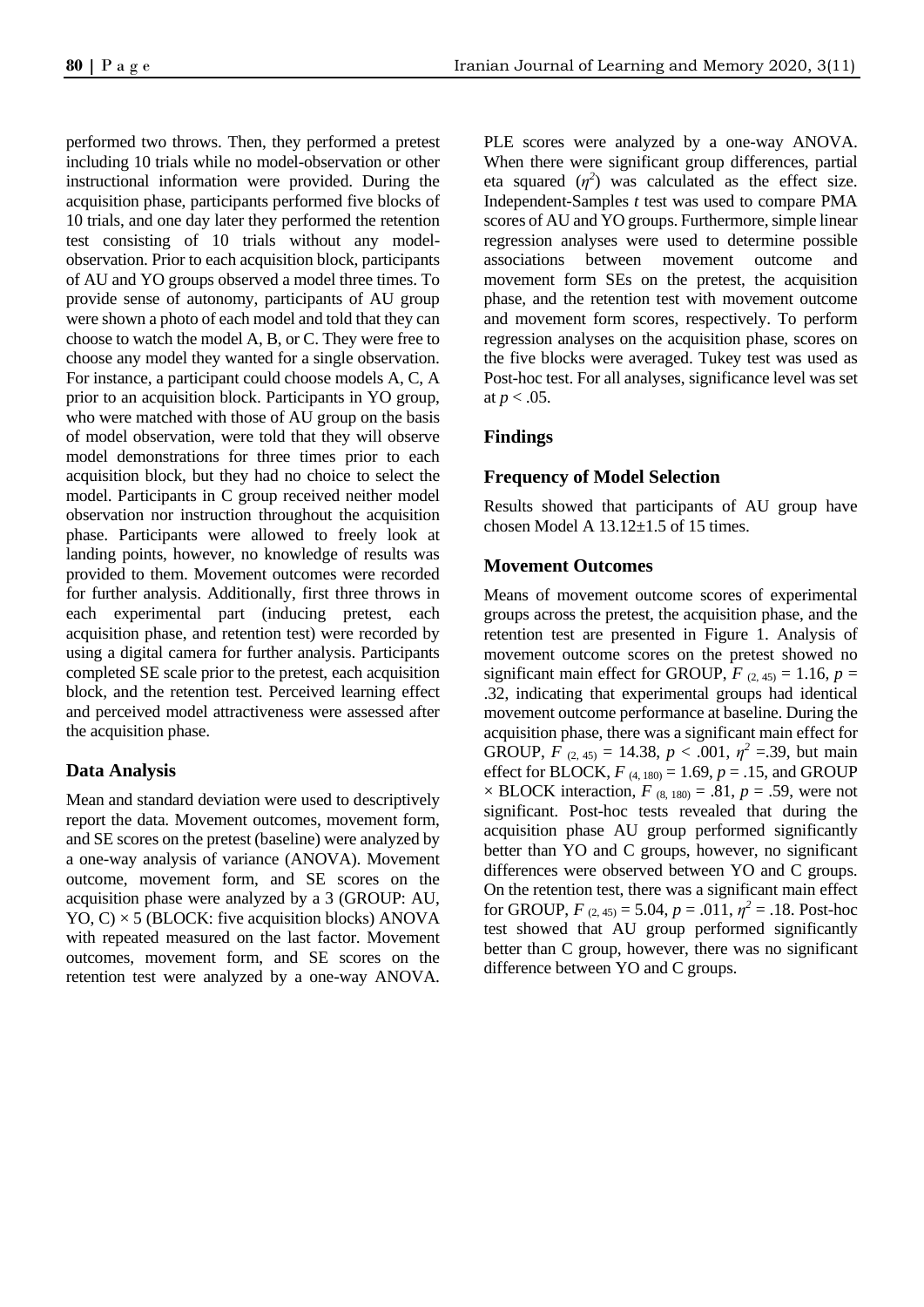

### *Figure 1.*

Means and Standard Deviations of Movement Outcome Scores of Experimental Groups Across the Pretest, the Acquisition Phase, and the Retention Test.

### **Movement Form**

Means of movement form of experimental groups across the pretest, the acquisition phase, and the retention test are presented in Figure 2. Results of ANOVA on the pretest showed that experimental groups had identical movement form scores at baseline,  $F_{(2,45)} = 2.41$ ,  $p =$ .10. During the acquisition phase, a significant main effect was observed for GROUP,  $F$  (2, 45) = 17.08,  $p$  < .001,  $\eta^2$  =.43, but main effect for BLOCK,  $F_{(4, 180)} = .57$ ,  $p = .68$ , and GROUP × BLOCK interaction,  $F_{(8, 180)} =$ 

1.78,  $p = .08$ , were not significant. Post-hoc tests revealed that during the acquisition phase AU and YO groups performed significantly better than C group, however, no significant differences were observed between AU and YO groups. On the retention test, there was a significant main effect for GROUP,  $F_{(2, 45)} =$ 12.31,  $p < .001$ ,  $\eta^2 = .35$ . Here, AU and YO groups performed significantly better than C group. No significant differences were observed between the AU and YO groups.



#### *Figure 2.*

Means and Standard Deviations of Movement Form Scores of Experimental Groups Across the Pretest, the Acquisition Phase, and the Retention Test.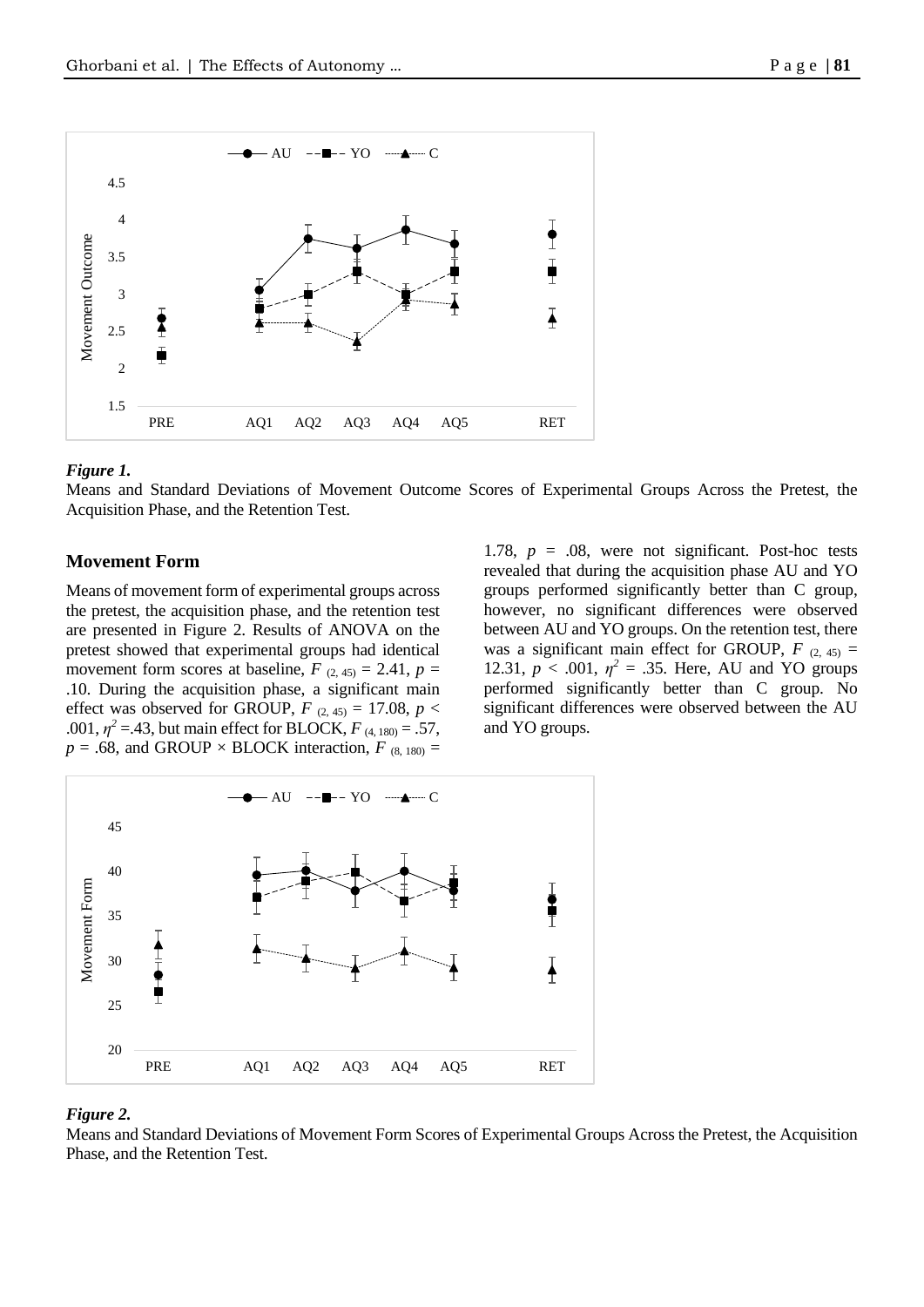### **Movement Outcome Self-Efficacy**

Means of movement outcome self-efficacy of experimental groups across the pretest, the acquisition phase, and the retention test are presented in Figure 3. On the pretest, there was no significant main effect for GROUP,  $F_{(2, 45)} = .66$ ,  $p = .52$ , for movement outcome SE indicating that experimental groups reported identical SE scores at baseline. During the acquisition phase, there was no significant main effect for GROUP,

 $F_{(2, 45)} = .58$ ,  $p = .56$ , but main effect for BLOCK,  $F_{(4, 45)}$  $_{180}$  = 3.02,  $p = .01$ ,  $\eta^2 = .06$ , was significant. GROUP  $\times$ BLOCK interaction was not significant,  $F_{(8, 180)} = .36$ , *p* = .93. These results indicate that movement outcome SE scores were improved across the acquisition phase, regardless of group conditions. On the retention test, there was no significant main effect for GROUP,  $F_{(2,45)}$  $= 1.03, p = .36.$ 



#### *Figure 3.*

Means and Standard Deviations of Movement Outcome SE Scores of Experimental Groups Across the Pretest, the Acquisition Phase, and the Retention Test.

# **Movement Form Self-Efficacy**

Means of movement form self-efficacy of experimental groups across the pretest, the acquisition phase, and the retention test are presented in Figure 4. Results of ANOVA revealed identical movement form SE performance at baseline,  $F_{(2,45)} = .61$ ,  $p = .54$ . During the acquisition phase, a significant main effect was observed for GROUP,  $F_{(2,45)} = 12.82, p < .001, \eta^2 = .36,$ BLOCK,  $F_{(4, 180)} = 12.17, p < .001, \eta^2 = .21$ , and GROUP  $\times$  BLOCK interaction,  $F_{(8, 180)} = 3.68$ ,  $p = .001$ ,  $\eta^2 = .14$ . Post-hoc tests revealed that AU group significantly

reported higher scores than YO and C groups. Additionally, YO group significantly reported higher scores than C group. Significant main effects for BLOCK and GROUP  $\times$  BLOCK interaction indicate that AU and YO groups significantly improved their SE scores during the acquisition phase but C group showed no improvement (Figure 4). On the retention test, a significant main effect was observed for GROUP,  $F_{(2)}$  $_{45)}$  = 39.97,  $p < .001$ ,  $\eta^2 = .64$ . Here, AU group significantly reported higher scores than YO and C group. Moreover, YO group significantly reported higher scores than C group.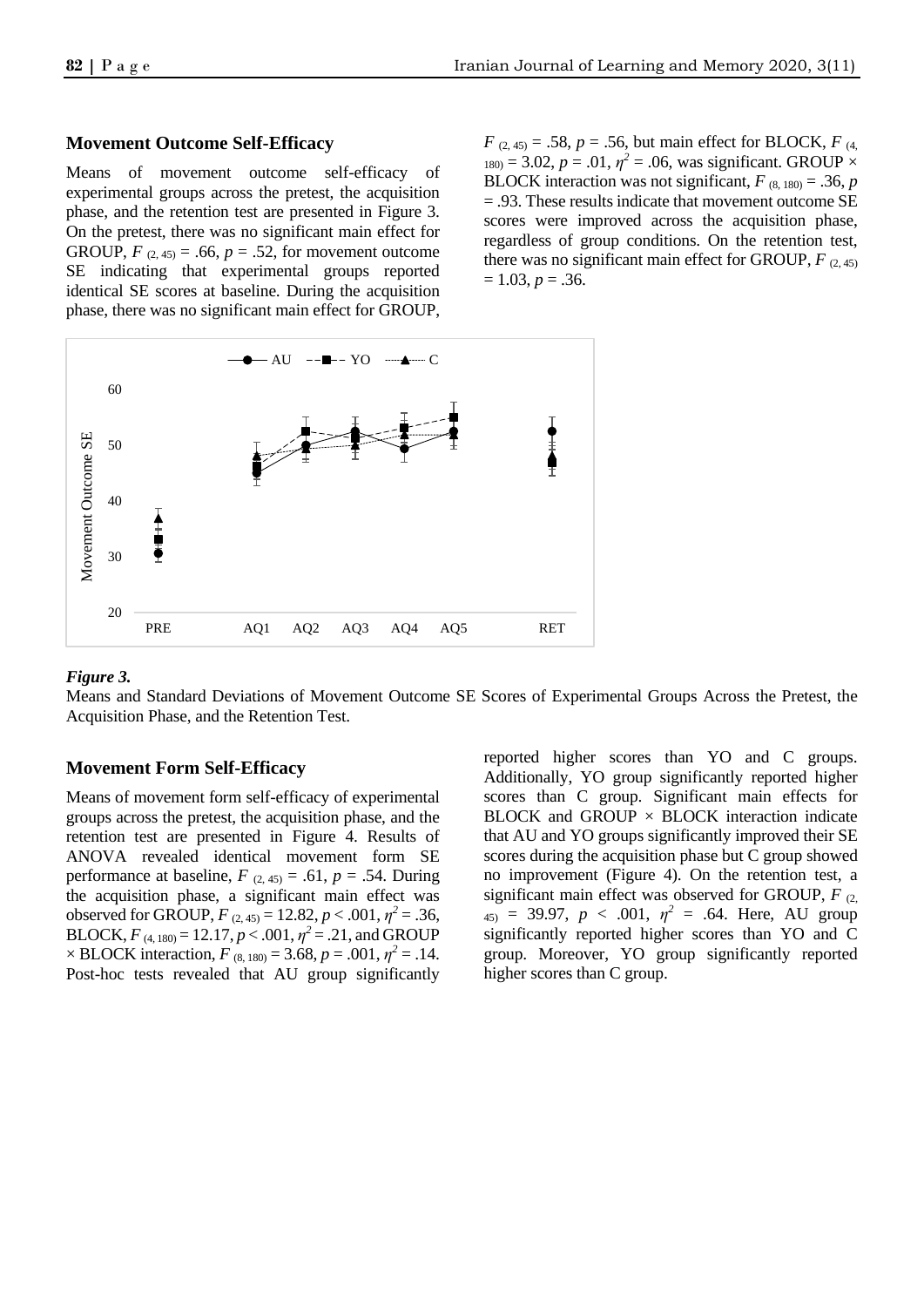

# *Figure 4.*

Means and Standard Deviations of Movement Form SE Scores of Experimental Groups Across the Pretest, the Acquisition Phase, and the Retention Test.

# **Perceived Learning Effect**

Means of perceived learning effect scores of experimental groups are presented in Figure 5. Results of ANOVA showed a significant main effect for

GROUP,  $F_{(2,45)} = 31.04$ ,  $p < .001$ ,  $\eta^2 = .58$ . Post-hoc tests revealed that AU group significantly reported higher PLE scores than YO and C groups. Moreover, YO group significantly reported higher PLE scores than C group.



# *Figure 5.*

Means and Standard Deviations of Perceived Learning Effect Scores of Experimental Groups.

# **Perceived Model Attractiveness**

Means of perceived model attractiveness scores of AU and YO groups are presented in Figure 6. Results of Independent-Samples *t* test showed that AU group significantly reported higher PMA scores in comparison to YO group.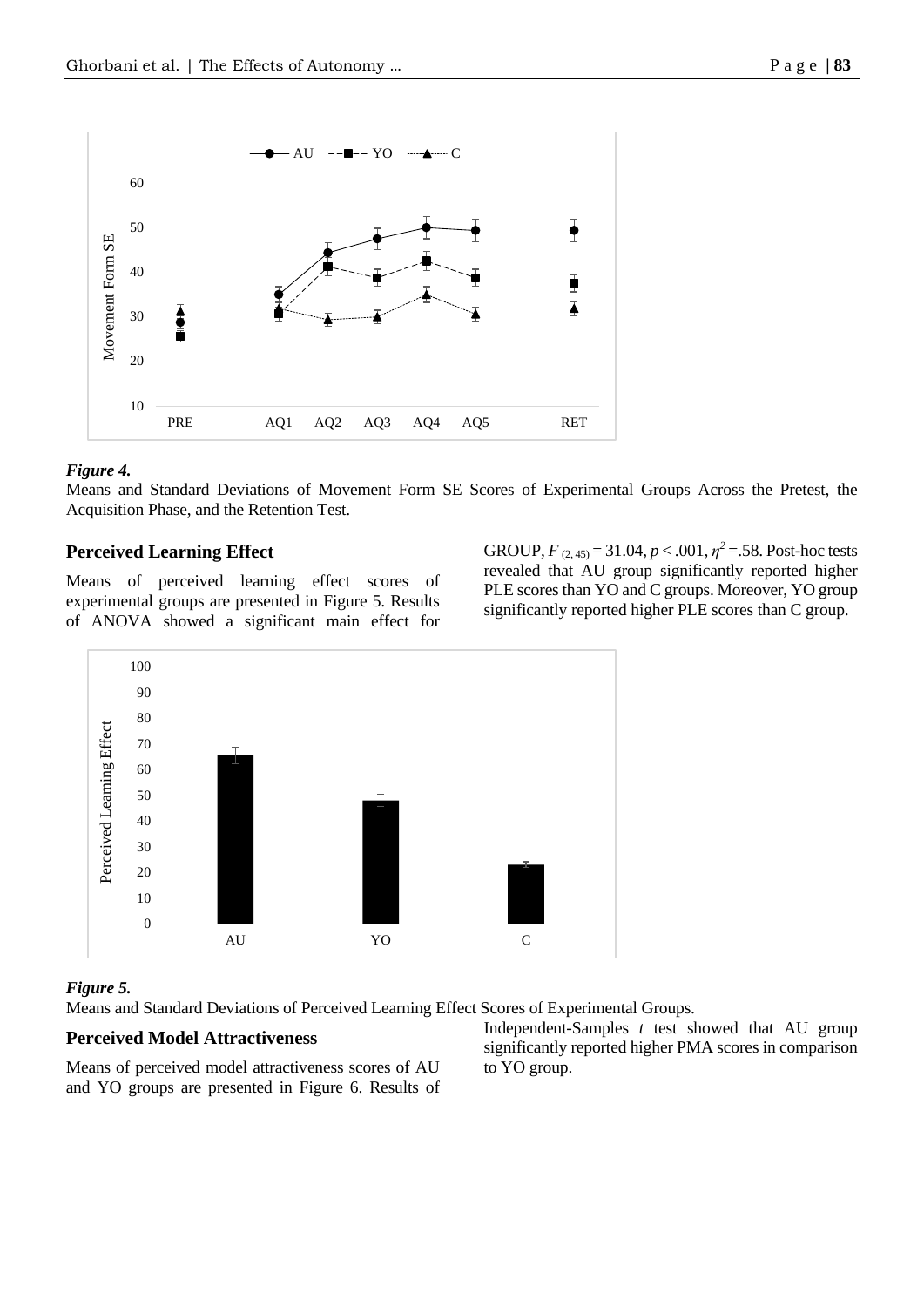

### *Figure 6.*

Means and Standard Deviations of Perceived Model Attractiveness Scores of Observation Groups.

# **Regression Analyses**

Movement outcome SE did not predict movement outcomes on the pretest,  $F(1, 46) = 3.61$ ,  $p = .064$ , *Adjusted R*<sup>2</sup> = .053,  $\beta$  = .270, the acquisition phase, *F* (1,  $46$ ) = .01, *p* = .901, *Adjusted*  $R^2$  = -.021,  $\beta$  = .018, and the retention test,  $F(1, 46) = .11$ ,  $p = .740$ , *Adjusted*  $R^2$  $= -0.019$ ,  $\beta = -0.049$ . Movement form SE did not predict movement form on the pretest,  $F(1, 46) = 1.01$ ,  $p = .319$ , *Adjusted R*<sup>2</sup> = .000,  $\beta$  = .147. However, movement form SE did predict movement form on the acquisition phase, *F* (1, 46) = 6.22, *p* = .016, *Adjusted*  $R^2$  = .100,  $\beta$  = .345, and the retention test,  $F(1, 46) = 8.14$ ,  $p = .006$ , *Adjusted*  $R^2 = .132, \beta = .388.$ 

# **Discussion and Conclusion**

Previous research has clearly demonstrated that action observation enhances motor learning in novice performers (Ashford et al. 2006, 2007; Ghorbani & Bund, 2016; Hodges, 2017; Hodges & Franks, 2002; Hodges et al. 2007; Maslovat et al. 2010; Wulf et al. 2010). However, effects of AS, which is considered as an important factor in the OPTIMAL theory of motor learning (Wulf & Lewthwaite, 2016), on observational motor learning has been rarely investigated. The present study was designed to investigate effects of AS by giving choice to novice observers to choose who to observe on SE and learning of a Baseball-pitch. It was predicted that AS would result in better motor learning and motivational state in comparison to yoked and nodemonstration control conditions.

Regarding to performance in Baseball-pitch, the results of movement outcomes revealed that AS

condition compared with yoked and no-demonstration control conditions resulted in significantly better performance outcome on the acquisition phase and the retention test. However, observation itself (yoked condition) did not led to significantly higher movement outcome scores in comparison to no-observation condition. These results are in line with previous studies in which AS on action observation benefitted movement outcome (Ste-Marie et al. 2013; Wulf et al. 2005). As no superiority of action observation itself over noobservation was found, these results might indicate that effects of action observation on movement outcome would increase by AS. Moreover, results showed that action observation condition in comparison to noobservation condition, regardless of AS, resulted in improving movement form on the acquisition phase and the retention test. These results are in accordance with a large body of research indicating that action observation compared with no-observation condition leads to superior motor learning (for a review see Ashford et al. 2006, 2007; Wulf et al. 2010). Based on the abovementioned results, it seems that action observation has positive effects on movement form than movement outcome. Additionally, providing AS to action observation would improve acquiring movement outcomes during the process of observational motor learning. Ashford, et al. (2006) conducted a metaanalysis of observational motor learning literature and found a moderate to strong effect size (0.77) on movement form and a small effect size (0.17) on movement outcome. Results of this study are in accordance with results of this meta-analysis and indicate that action observation affects movement form more than movement outcome. Based on results of this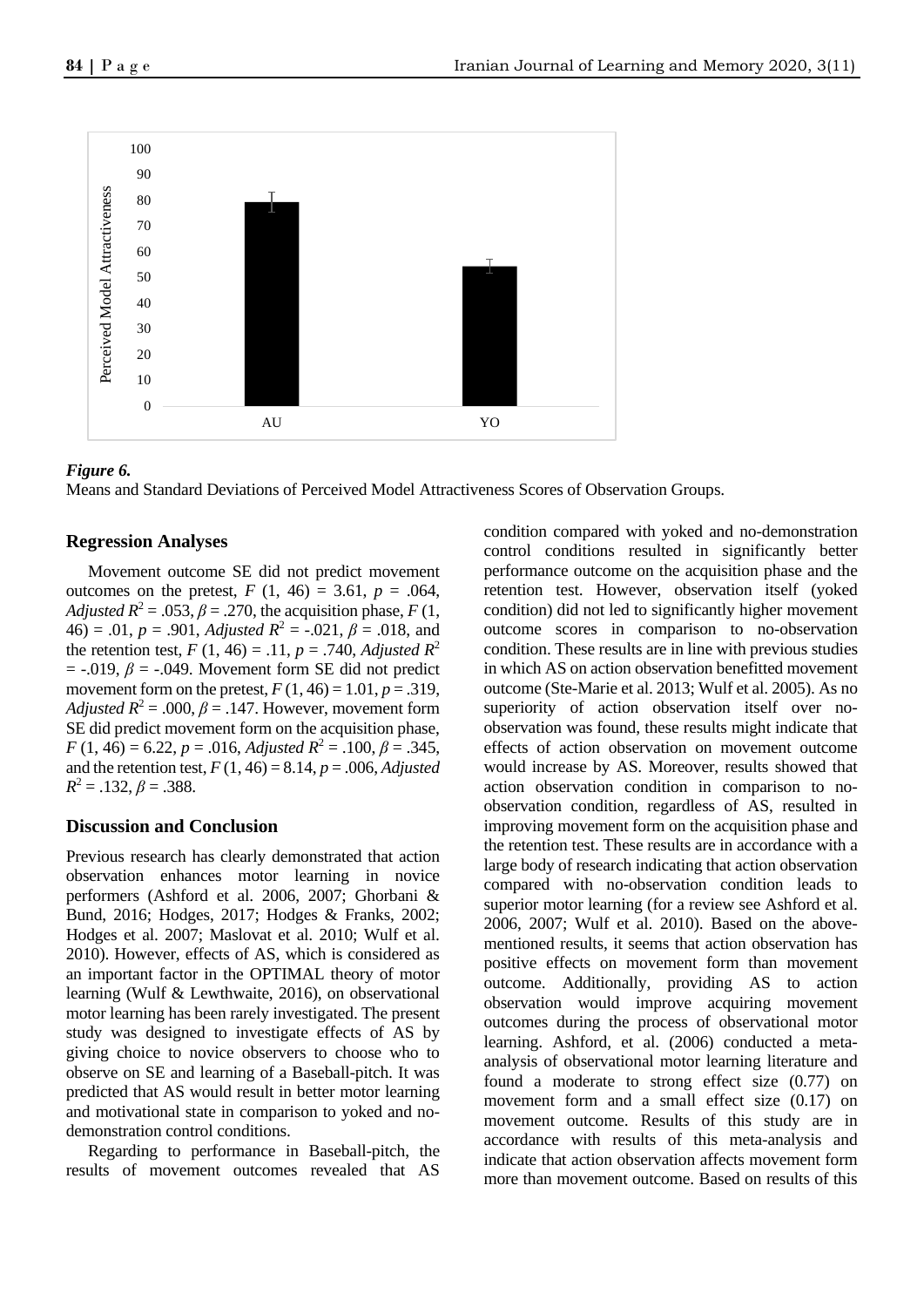study, it can be suggested that AS can act as an influential factor on the process of observational motor learning by improving movement outcome.

Regarding to SE, two types of SE were measured in this study including movement outcome SE and movement form SE. The results of this study demonstrated that movement outcome SE scores were enhanced across the acquisition phase, however, regardless of group conditions. On the retention test, no significant differences were observed between groups. Nevertheless, the results showed that AU group in comparison to YO and C groups significantly reported higher movement form SE on the acquisition phase and the retention test. Furthermore, YO group compared with C group significantly reported higher movement form SE scores. These results are in line with those of previous studies showing improvements in movement form SE following AS on the process of observational motor learning (Kok et al. 2020; Ste-Marie et al. 2013). These results indicate that action observation itself can increase movement form SE, while AS can duplicate it (Figure 4). Regarding to PLE, results of this study indicated that participants in AU group significantly perceived higher learning effects as a result of observing their selected model in comparison to those in YO and C groups. Moreover, participants in YO group significantly perceived higher learning effect than those in C group. Finally, PMA was significantly higher in AU group in comparison to YO group. These results along with the results showing that on average 13.50 from 15 video observations in AU group were chosen Model A (which represents their instructor) indicating that giving choice to observers to select who to observe will result in higher motivation and PLE on the process of observational motor learning and it may be affected by perceptions of the observes towards their model attractiveness.

According to the regression analysis, there were reciprocal effects between participants' performance and SE. Results showed that movement outcome SE did not predict movement outcomes; however, movement form SE did predict movement form. These results are in accordance with those of previous studies (Kok et al. 2020; Ste-Marie et al. 2013) and provide further support for predictions from the OPTIMAL theory of motor learning (Wulf & Lewthwaite, 2016) showing that enhanced expectancies in the form of AS mediated observational motor learning.

Based on these results, it should be stated that the results confirm hypothesis of this study and provide support for the OPTIMAL theory of motor learning (Wulf & Lewthwaite, 2016), positing that AS leads to enhancements on motivational state that might partially explain better motor learning. OPTIMAL theorists assume that enhanced expectancies in the form of AS facilitate motor learning by making dopamine available for memory consolidation and neural pathway development, thus contributing to efficient goal-action coupling by preparing the motor system for task execution (Wulf & Lewthwaite, 2016). In this way, the enhanced expectations of participants in AU group may have led to extracting main spatiotemporal features of the action and subsequently more effective observational motor learning.

Among this study's limitations, only SE was measured as a psychological dependent variable (to measure effects of AS on motivational state in the process of observational motor learning). Nevertheless, future studies might operationalize participants' motivational state not only by SE but also by using other cognitive-motivational variables such as expectancies, goal-orientation and self-concept. Such an approach would provide additional information about other learner traits. Second, motor performance and learning was qualitatively measured, while future research might be improved by measuring motor performance and learning by using quantitative methods such as kinematic and kinetic analysis.

In conclusion, this study replicated prior findings that AS facilitated observational motor learning. It was further demonstrated that AS was associated with particularly enhanced motivational states and PLE of observers. These results support the OPTIMAL theory of motor learning, positing that enhanced expectancies in the form of AS can facilitate motor learning (Wulf  $\&$ Lewthwaite, 2016). Practical implications of these results are the particular benefits of AS for novices in the process of observational motor learning. Accordingly, it can be suggesting that coaches, physical educators, and physical therapist may apply AS into action observation while teach novel motor skills.

# **Acknowledgments**

Many thanks to all students who participated in this study.

# **Conflict of Interest**

No conflict.

# **References**

- Andrieux, M., & Proteau, L. (2013). Observation learning of a motor task: Who and when? *Experimental Brain Research*, *229*(1), 125-137.
- Ashford, D, Bennett, S. J., & Davids, K. (2006). Observational modeling effects for movement dynamics and movement outcome measures across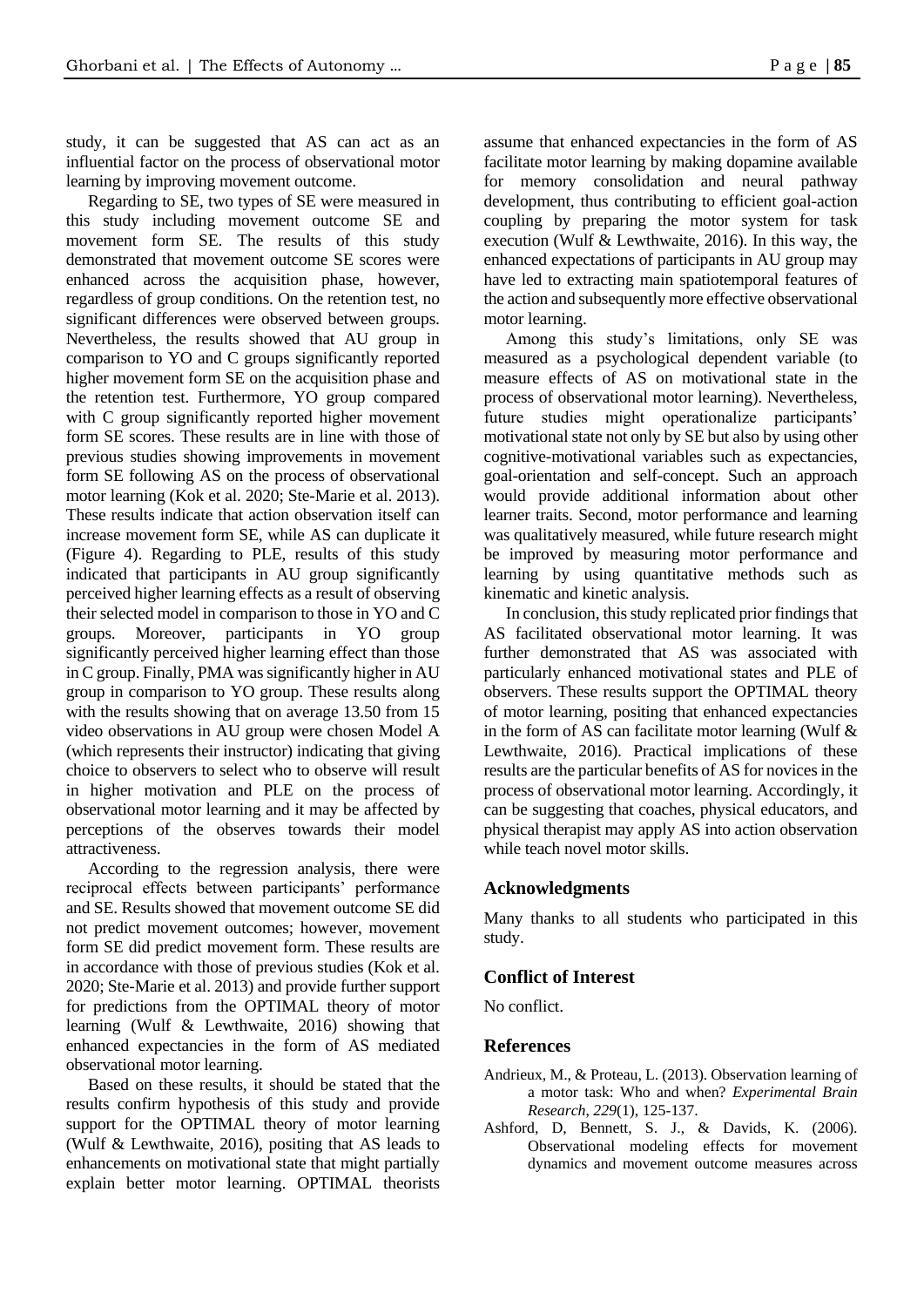differing task constraints: A meta-analysis. *Journal of Motor Behavior*, *38*(3), 185-205.

- Ashford, D., Davids, K., & Bennett, S. J. (2007). Developmental effects influencing observational modeling: A meta-analysis. *Journal of Sport Sciences*, *25*(5), 547-558.
- Bund, A., & Wiemeyer, J. (2004) Self-controlled learning of a complex motor skill: effects of the learners' preferences on performance and self-efficacy. *Journal of Human Movement Studies*, *47*(3), 215- 236.
- Chiviacowsky, S. (2014). Self-controlled practice: Autonomy protects perceptions of competence and enhances motor learning. *Psychology of Sport & Exercise, 15*(5), 505-510.
- Chiviacowsky, S., Wulf, G., Laroque de Medeiros, F., Kaefer, A., & Tani, G. (2008). Learning benefits of self-controlled knowledge of results in 10-year old children. *Research Quarterly for Exercise & Sport, 79*(3), 405-410.
- Dillman, C. J., Fleisig, G. S., & Andrews, J. R. (1993). Biomechanics of pitching with emphasis upon shoulder kinematics. *Journal of Orthopaedic & Sports Physical Therapy*, *18*(2), 402-408.
- Ghorbani, S. (2019). Motivational effects of enhancing expectancies and autonomy for motor learning: An examination of the OPTIMAL theory. *The Journal of General Psychology*, *146*(1), 79-92.
- Ghorbani, S., & Bund, A. (2016). Observational learning of a new motor skill: The effect of highlighting relative motion information. *International Journal of Sports Science & Coaching*, *15*(4), 514-22.
- Hodges, N. J. (2017). Observations on action-observation research: An autobiographical retrospective across the past two decades. *Kinesiology Review*, *6*(3), 240- 260.
- Hodges, N. J., & Franks, I. M. (2002). Modelling coaching practice: The role of instruction and demonstration. *Journal of Sports Sciences, 20*(10), 793-811.
- Hodges, N. J., Williams, A. M., Hayes, S. J., & Breslin, G. (2007). What is modeled during observational learning? *Journal of Sports Sciences, 25*(5)*,* 531-545.
- Hooyman, A., Wulf, G., & Lewthwaite, R. (2014). Impacts of autonomy-supportive versus controlling instructional language on motor learning. *Human Movement Sciences*, *36*, 190-108.
- Kok, M., Komen, A., van Capelleveen, L., & van der Kamp, J. (2020). The effects of self-controlled video feedback on motor learning and self-efficacy in a Physical Education setting: an exploratory study on the shot-put. *Physical Education & Sport Pedagogy*, *25*(1), 49-66.
- Lemos, A., Wulf, G., Lewthwaite, R., & Chiviacowsky, S. (2017). Autonomy support enhances performance expectancies, positive affect, and motor learning. *Psychology of Sport & Exercise*, *31*, 28-34
- Lewthwaite, R., Chiviacowsky, S., Drews, R., & Wulf, G. (2015). Choose to move: The motivational impact of

autonomy support on motor learning. *Psychonomic Bulletin & Review*, *22*, 1383-1388.

- Maslovat, D., Hayes, S. J., Horn, R., & Hodges, N. J. (2010). *Motor learning through observation.* In D. Elliott & M.A. Khan (Eds.), Vision and Goal-directed movement: Neurobehavioural perspectives (pp. 315- 340). Champaign, IL: Human Kinetics.
- McKay, B., & Ste-Marie, D. M. (2020a) Autonomy support via instructionally irrelevant choice not beneficial for motor performance or learning. *Research Quarterly for Exercise & Sport*, DOI: [10.1080/02701367.2020.1795056](https://doi.org/10.1080/02701367.2020.1795056)
- McKay, B., & Ste-Marie, D. (2020b). Autonomy support and reduced feedback frequency have trivial effects on learning and performance of a golf putting task. *Human Movement Science*, *71*, Article 102612.
- McCullagh, P. (1986). Model status as a determinant of observational learning and performance. *Journal of Sport Psychology*, *8*, 319-331.
- Meaney, K. R., Griffin, L. K., & Hart, M. A. (2005). The effects of model similarity on girl's motor performance. *Journal of Teaching in Physical Education*, *24*(2), 165-178.
- Rohbanfard, H., & Proteau, L. (2011). Learning through observation: A combination of expert and novice models favors learning. *Experimental Brain Research*, *215*(3-4), 183-197.
- Simpson, T., Ellison, P., Carnegie, E., & Marchant, D. (2020). A systematic review of motivational and attentional variables on children's fundamental movement skill development: the OPTIMAL theory. *International Review of Sport & Exercise Psychology*, DOI: [10.1080/1750984X.2020.1809007](https://doi.org/10.1080/1750984X.2020.1809007)
- Ste-Marie, D. M., Vertes, K. A., Law, B., & Rymal, A. M. (2013). Learner-controlled self-observation is advantageous for motor skill acquisition. *Frontiers in Psychology*, *3*(556).
- Wulf, G., Chiviacowsky, S., & Cardozo, P. (2014). Additive benefits of autonomy support and enhanced expectancies for motor learning. *Human Movement Science, 37*, 12-20.
- Wulf, G., Chiviacowsky, S., & Drews, R. (2015). External focus and autonomy support: Two important factors in motor learning have additive benefits. *Human Movement Science, 40*, 176-184.
- Wulf, G., Freitas, E. H., & Tandy, R. D. (2014). Choosing to exercise more: Small choices increase exercise engagement. *Psychology of Sport & Exercise*, *15*(3), 268-271.
- Wulf, G., Iwatsuki, T., Machin, B., Kellogg, J., Copeland, C., & Lewthwaite, R. (2017). Lassoing skill through learner choice. *Journal of Motor Behavior*, *50*(3), 285-292.
- Wulf, G., & Lewthwaite, R. (2016). Optimizing performance through intrinsic motivation and attention for learning: the OPTIMAL theory of motor learning. *Psychonomic Bulletin & Review, 23*(5), 1382-1414.
- Wulf, G., Lewthwaite, R., Cardozo, P., & Chiviacowsky, S. (2017). Triple play: Additive contributions of